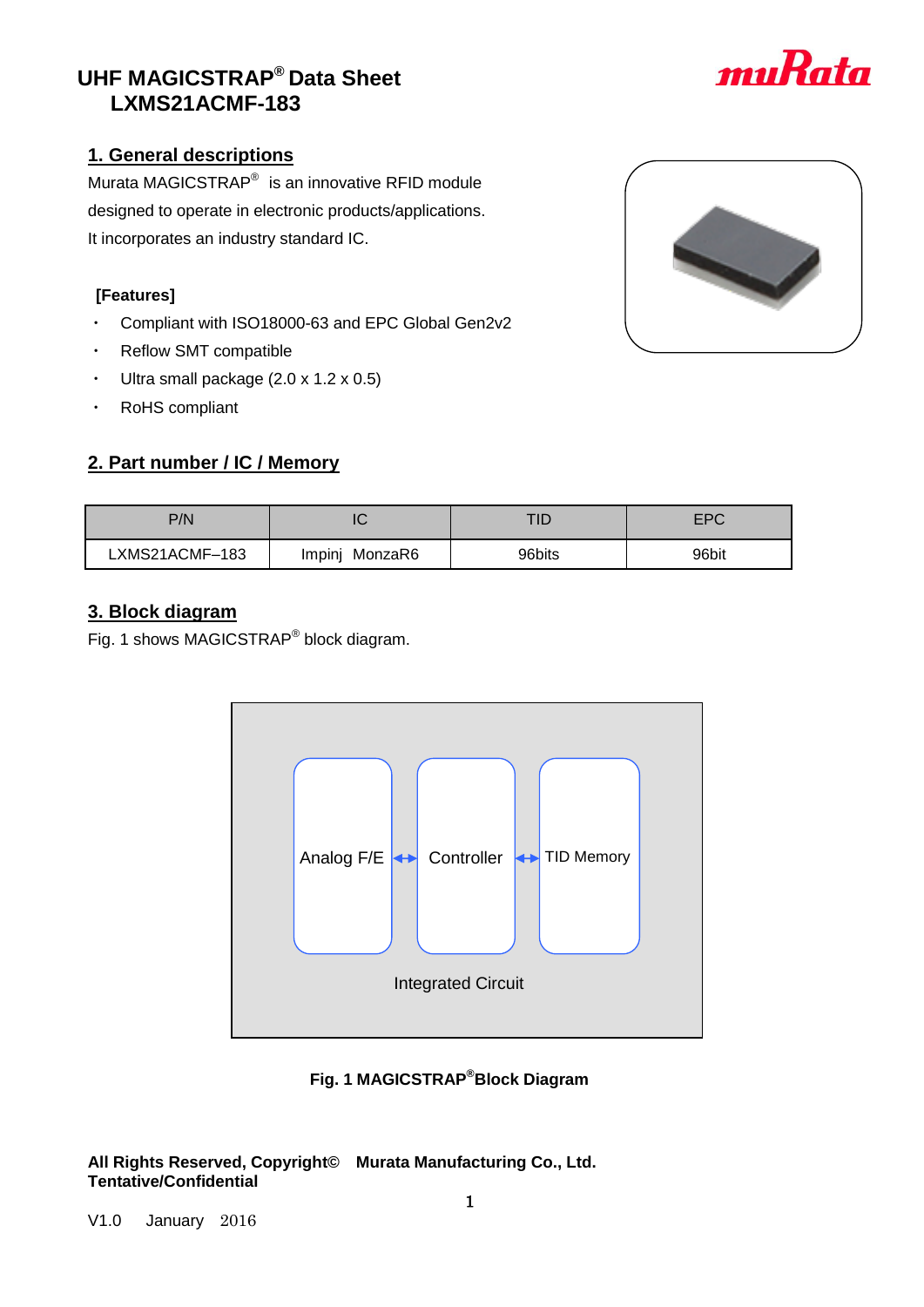

## **4. Mechanical information**

4-1. Dimensions



| Dimension               |
|-------------------------|
| $\overline{00\pm}$ 0.20 |
| 0±0.2                   |
| mav                     |

[mm]

| $0.85 \pm 0.10$<br>а  |
|-----------------------|
|                       |
| $0.60 \pm 0.10$<br>b  |
| $0.20 \pm 0.20$<br>c1 |
| $0.20 \pm 0.20$<br>c2 |
| lo.40±0.10<br>d       |

Mark  $\overline{L}$ W Ξ

4-2. Recommended land pattern



| <b>Mark</b> | <b>Size</b> |      |
|-------------|-------------|------|
|             | 0.90        |      |
| g           | 1.00        |      |
|             | 0.40        | [mm] |



**All Rights Reserved, Copyright© Murata Manufacturing Co., Ltd. Tentative/Confidential**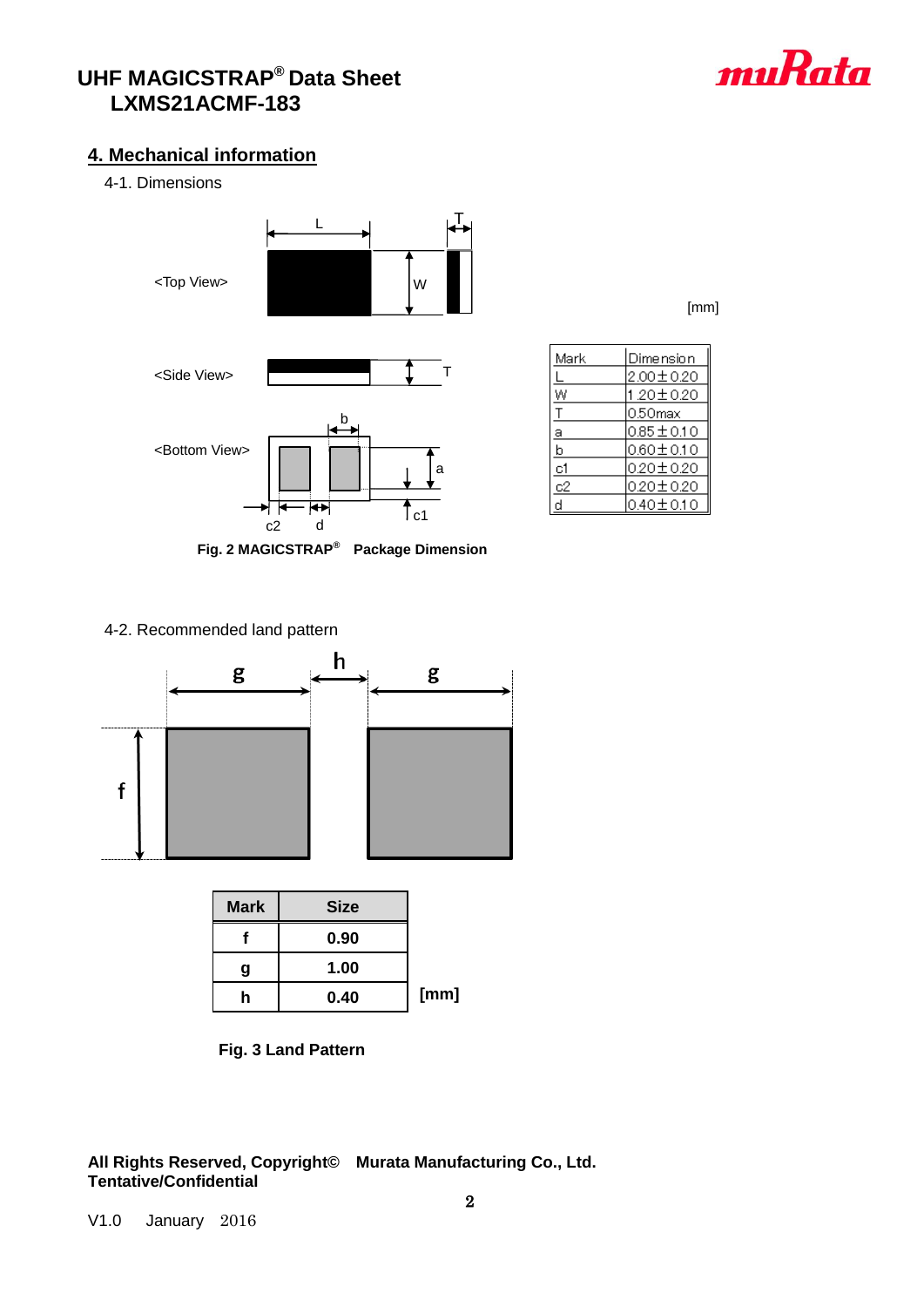

### **5. Electrical performance**

5-1. Frequency range 865 – 928MHz

## **6. Absolute rating**

Storage Temperature:  $-40^{\circ}$ C ~  $+85^{\circ}$ C Operating Temperature:  $-40^{\circ}$ C ~  $+85^{\circ}$ C MSL Rating: MSL1 ESD: 2kV (Human Body Model, JESD22-A114-B)

### **7. RoHS compliance**

MAGICSTRAP® is compliant with RoHS directive.

**All Rights Reserved, Copyright© Murata Manufacturing Co., Ltd. Tentative/Confidential**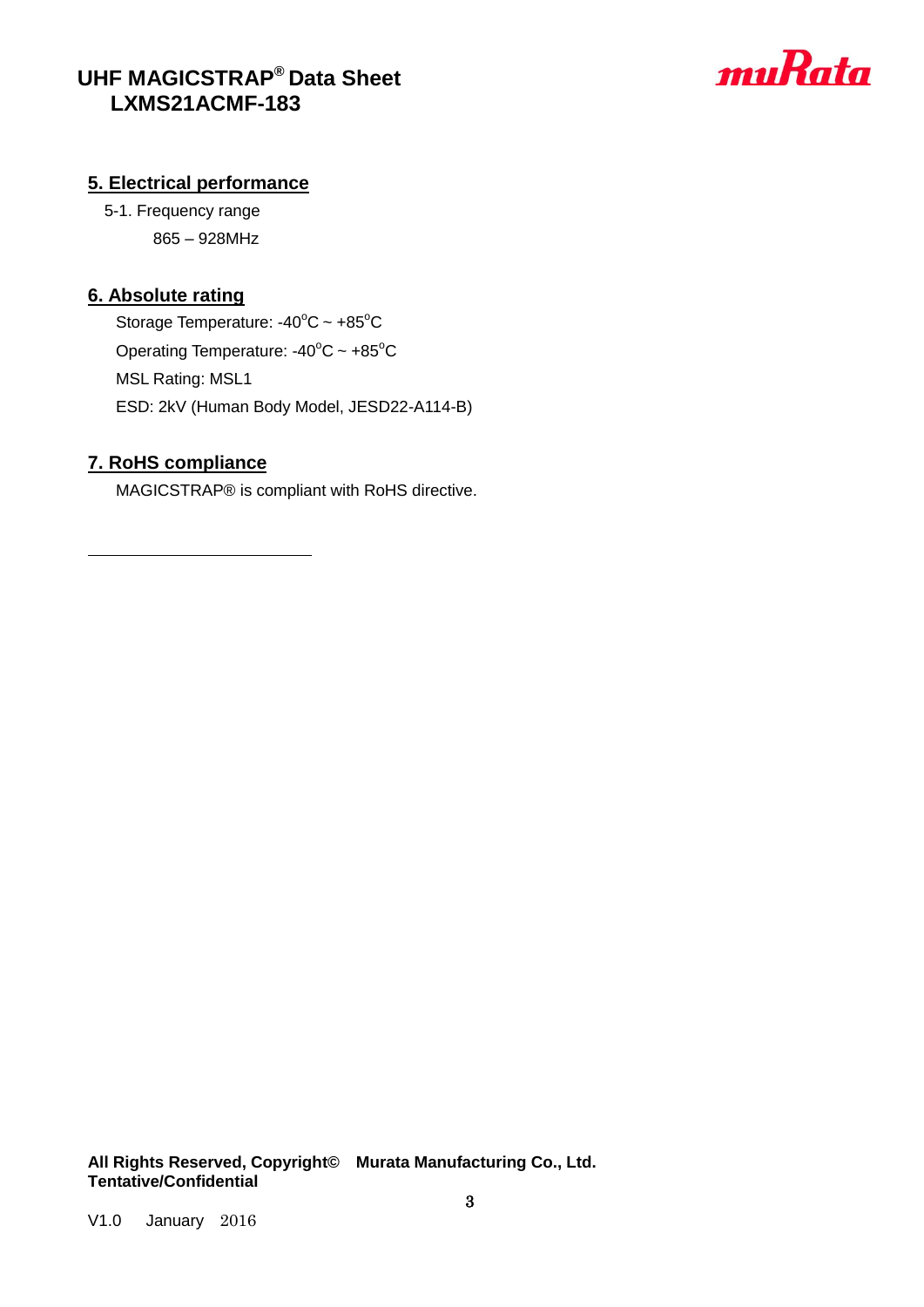

## **8. Reference antenna design on PCB**



8-1. Top layer

Please conduct to PCB ground

8-2. How to design layers below the mounting pattern

Please remove all the copper pattern area from all layers of the PCB, if it is located under mounting pattern on surface layer.



**All Rights Reserved, Copyright© Murata Manufacturing Co., Ltd. Tentative/Confidential**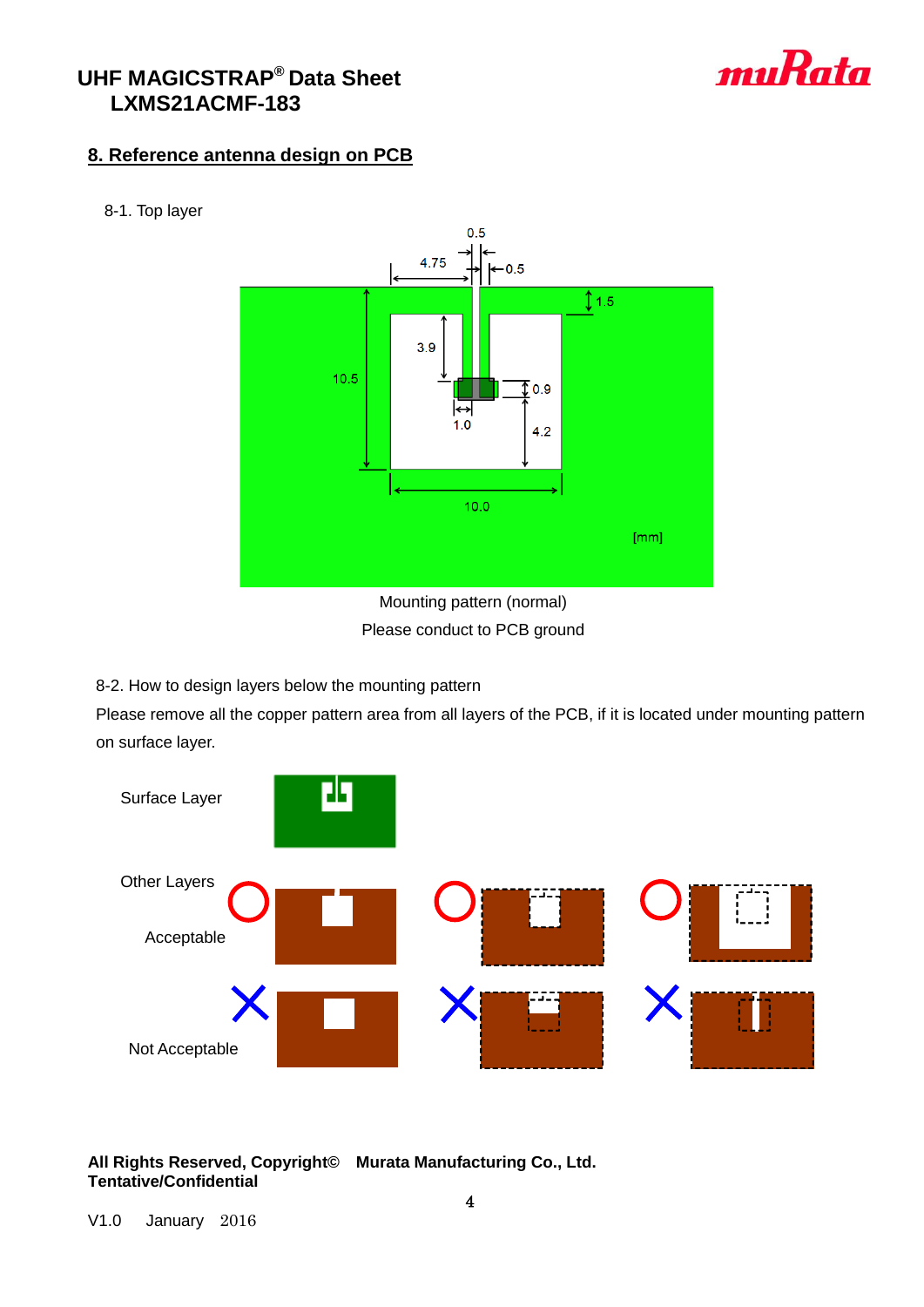

#### 8-3 how to put via hole

Please put via holes as shown in the figure below. If there is no via hole in multi layered PCB, unnecessary inductance degrade performance.

#### 8-3-1 For normal pattern





5.25mm pitch

diameter:0.3mmΦ pitch:2.5mm, 2.75mm(around pattern) 5mm, 5.25 mm(other)

At the point of  $(\star)$ , The less value will get the less degradation. Also increasing the number of via holes will get PCB less degradation. At blue arrow direction, Please place the via holes to the edge of the board. (If there is a GND electrode on other layers)

#### 8-3-2 For small pattern

The example of via hole layout



diameter:0.3mmΦ pitch:1.5mm, 2.75mm(around pattern) 3.75, 5.25 mm(other)

At the point of  $(\star)$ . The less value will get the less degradation. Also increasing the number of via holes will get PCB less degradation. At blue arrow direction, Please place the via holes to the edge of the board.

#### **All Rights Reserved, Copyright© Murata Manufacturing Co., Ltd. Tentative/Confidential**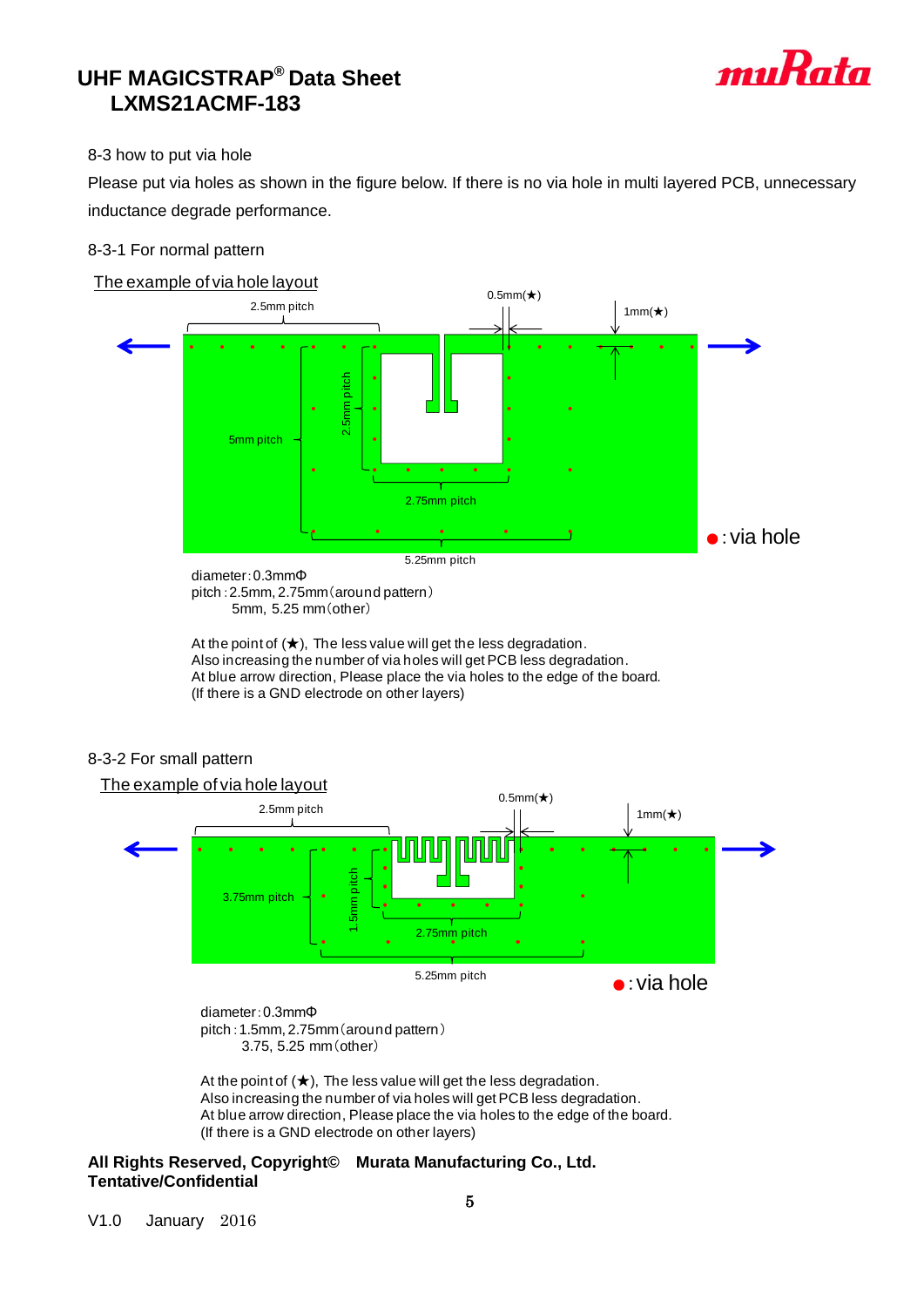

8-4. Reading distance

Max. 9.0meter (at 4wEIRP, with 15cm length of PCB ground)

The reading distance of MAGICSTRAP® onto PCB, depends on the length of PCB ground.

RFID Reader/Writer  $(4WEIRP)$ 

normal1

mounting pattern

(Please conduct to PCB GND)

length of PCBGND

PCB

reading distance





Reading distance is derived by the parameters of mounting pattern and length of PCB ground.

8-5. Metal enclosure under printed circuit board:

When the PCB is in close proximity to the metal enclosure, sensitivity is reduced. Removing material directly under the MAGICSTRAP® antenna pattern will greatly improve sensitivity.



**All Rights Reserved, Copyright© Murata Manufacturing Co., Ltd. Tentative/Confidential**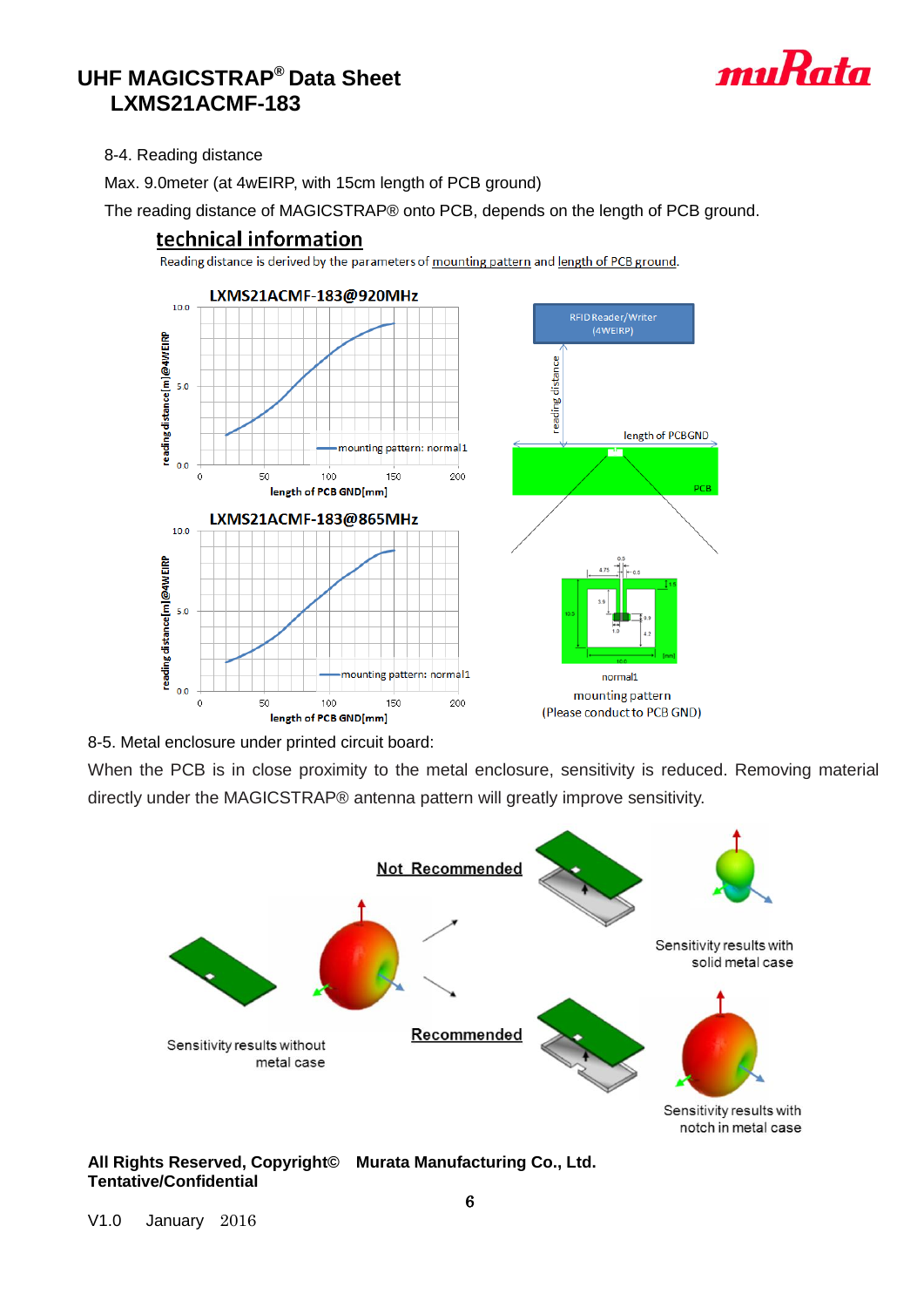

### 8-6. Antenna location on PCB

Important area of PCB ground is the edge part shown as "dark green" below. The mounting pattern should be located closest to the edge of the PCB. Variations of ideal design are also acceptable.



### 8-7. Position of MAGICSTRAP® on PCB:

MAGICSTRAP® should be centered on the long side of the PCB to maximize read range. The following illustrates the relationship between "X" length and read range.



| Length "X" (cm) Read Range (m) |  |
|--------------------------------|--|
|                                |  |
|                                |  |
|                                |  |

**All Rights Reserved, Copyright© Murata Manufacturing Co., Ltd. Tentative/Confidential**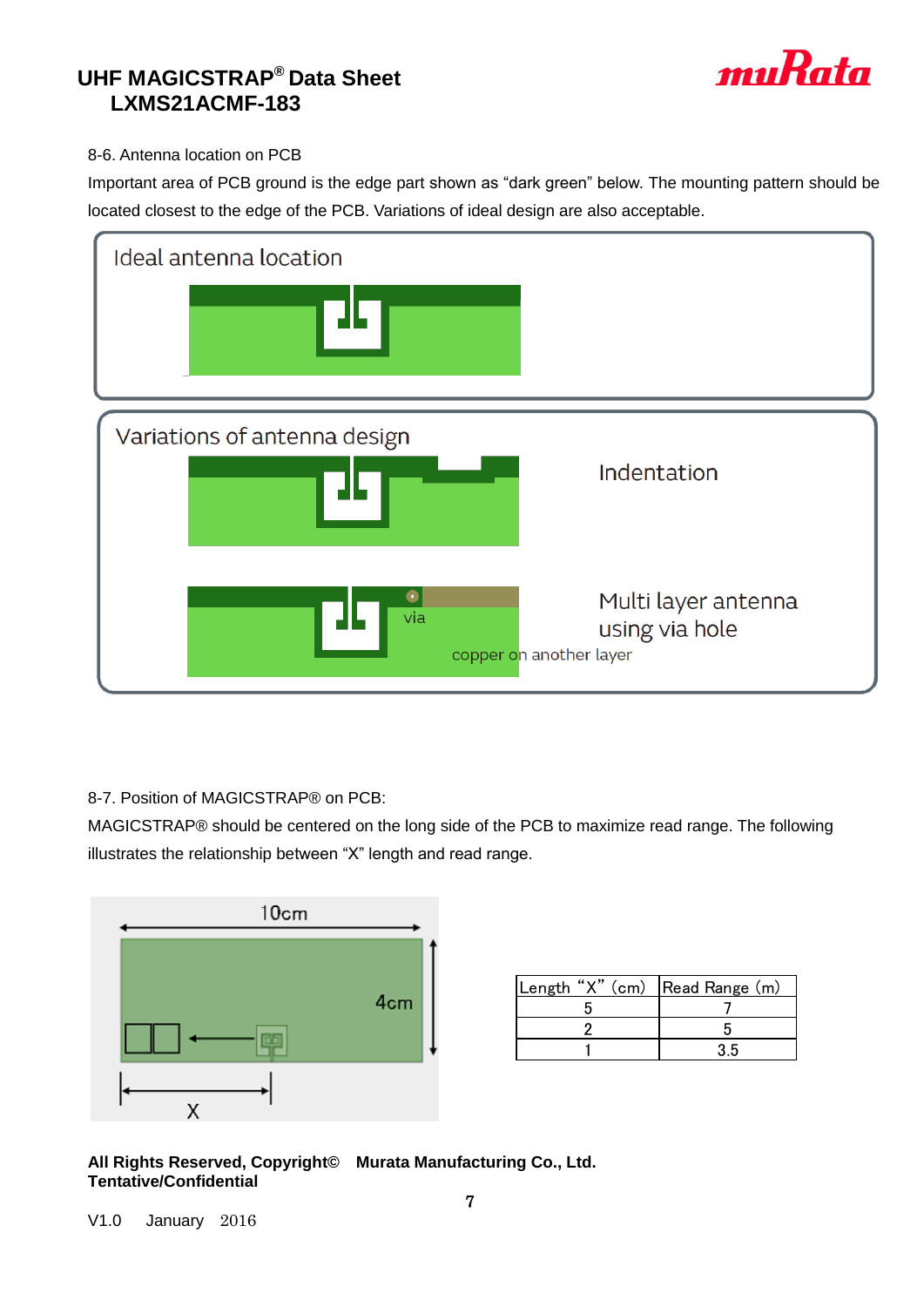

## **9. Tape and Reel Packing**

### 9-1. Dimensions of Tape (Plastic tape)







#### **All Rights Reserved, Copyright© Murata Manufacturing Co., Ltd. Tentative/Confidential**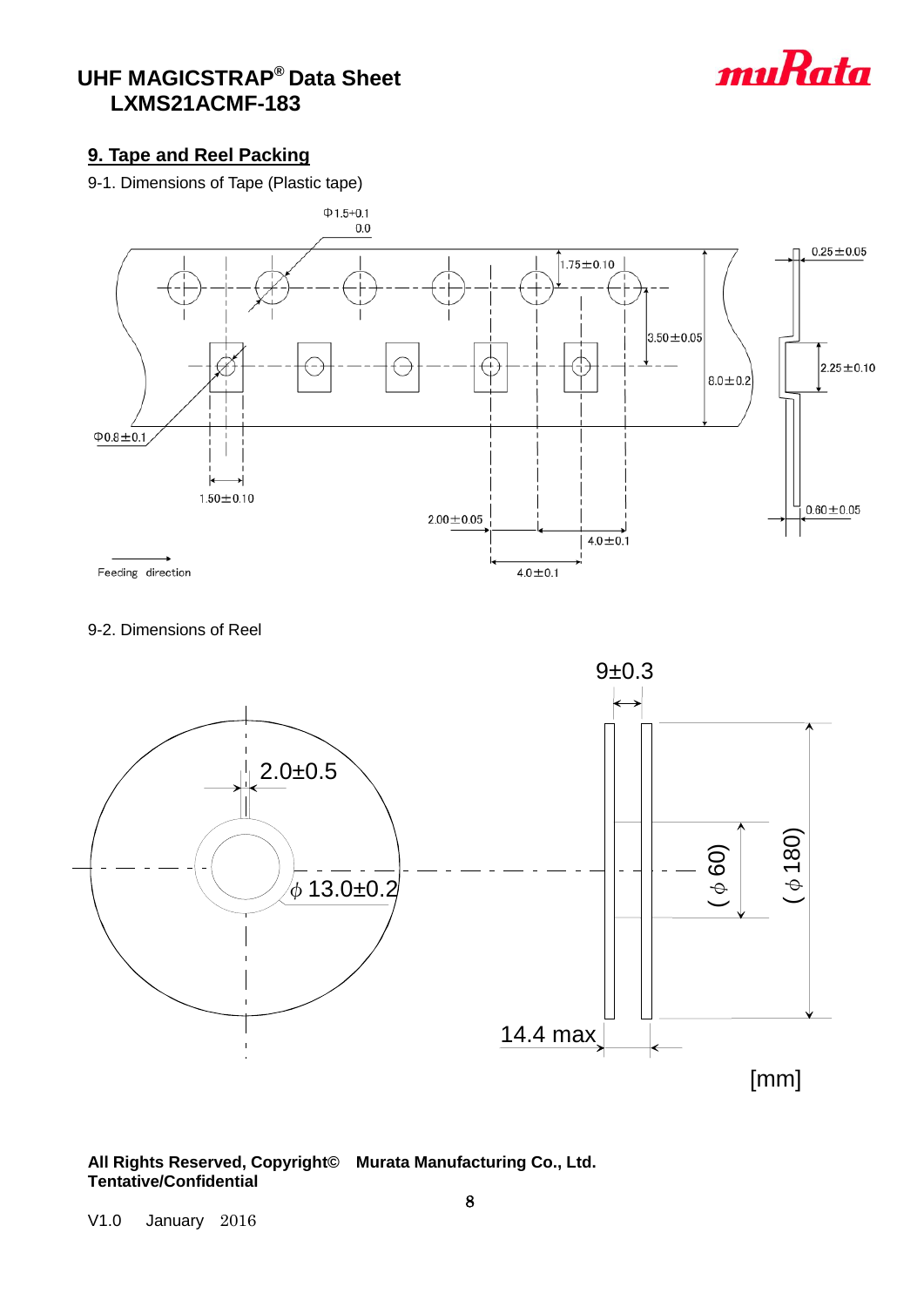

#### 9-3. Leader and Tail tape



|                  |   |                                    | [mm]        |
|------------------|---|------------------------------------|-------------|
| Tail tape Part   | А | No components                      | $160 - 190$ |
| Leader tape part | в | No components (adhered cover tape) | $150 - 200$ |
|                  | С | Cover tape part                    | $250 - 300$ |
|                  |   | (including D)                      |             |
|                  |   | Not adhered cover tape             | $~10^{-4}$  |

**All Rights Reserved, Copyright© Murata Manufacturing Co., Ltd. Tentative/Confidential**